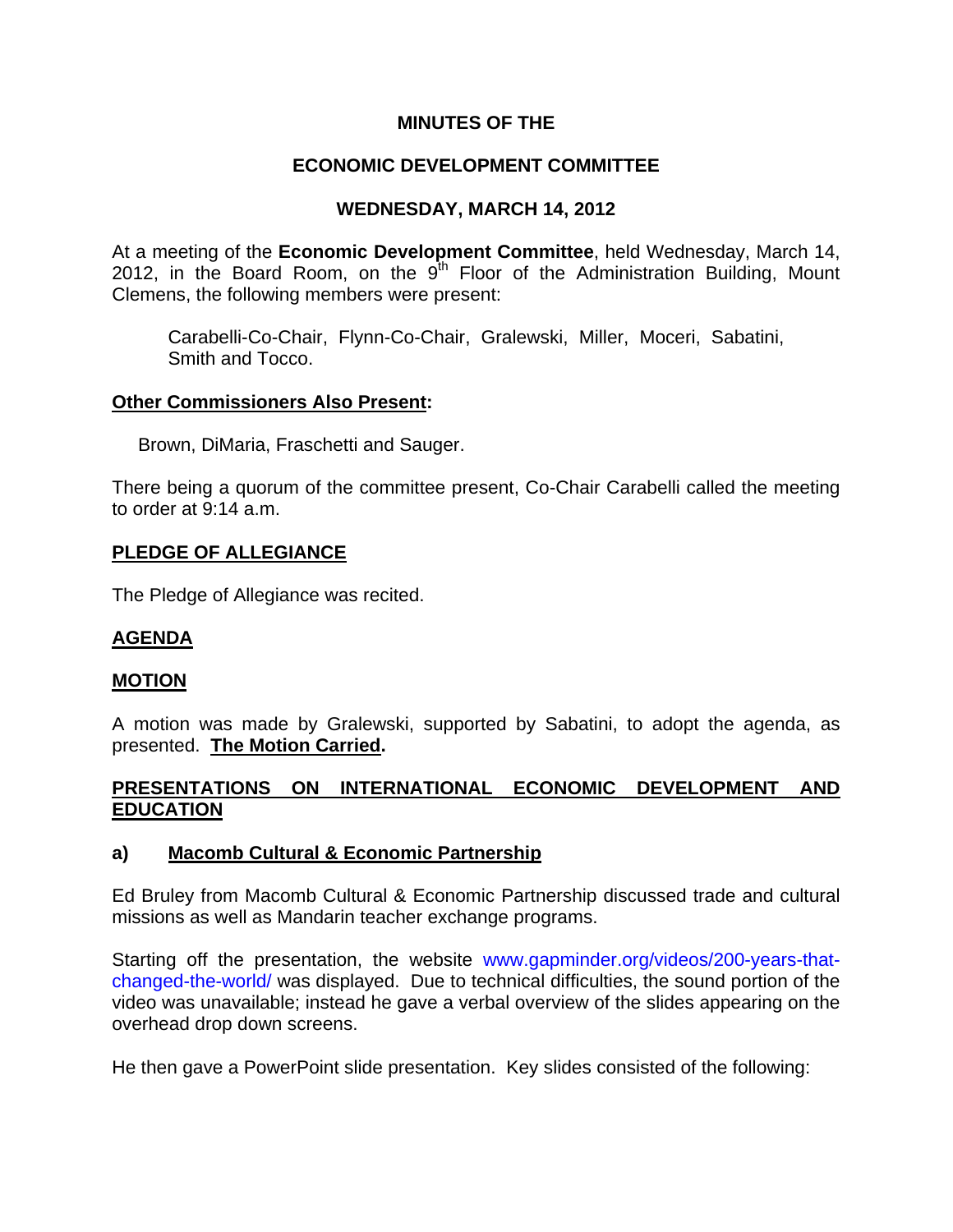#### **Minutes of the Economic Development Committee March 14, 2012 2**

Macomb Cultural & Economic Partnership Ni-hao

- MCEP's purpose
- Why China?
- What MCEP has done
- University connections
- Shanghai University
- University study tours
- Host families
- K-12 sister schools
- Lake Shore Haidian Beijing
- What's next…
- Business outreach
- Dr. Jim Edoff, Fanning Howey
- Our goal

The following commissioners spoke: Brown, Sauger, Fraschetti, Smith, Flynn and Miller.

# **MOTION**

A motion was made by Moceri, supported by Smith, to receive and file the presentation by Ed Bruley from Macomb Cultural & Economic Partnership. **The Motion Carried.** 

# **b) Lillian Demas from International Academy of Macomb**

Numerous handouts were distributed.

Lillian Demas from International Academy of Macomb gave a verbal presentation and discussed the rigorous curriculum for highly motivated students who want to earn an International Baccalaureate diploma. Other areas discussed consisted of the following:

- International Baccalaureate Program
- International Academy of Macomb opened in 2008
- International Academy of Macomb will graduate its first senior class this year
- 94 students in the Class of 2012
- IA Macomb participating districts
- Eligibility to attend the IA Macomb
- Benefits for students attending the IA Macomb
- Enrichment activities
- ACT scores
- IA Macomb houses 500 students in grades 9 through 12
- IA Macomb accepts 125  $9<sup>th</sup>$  graders each year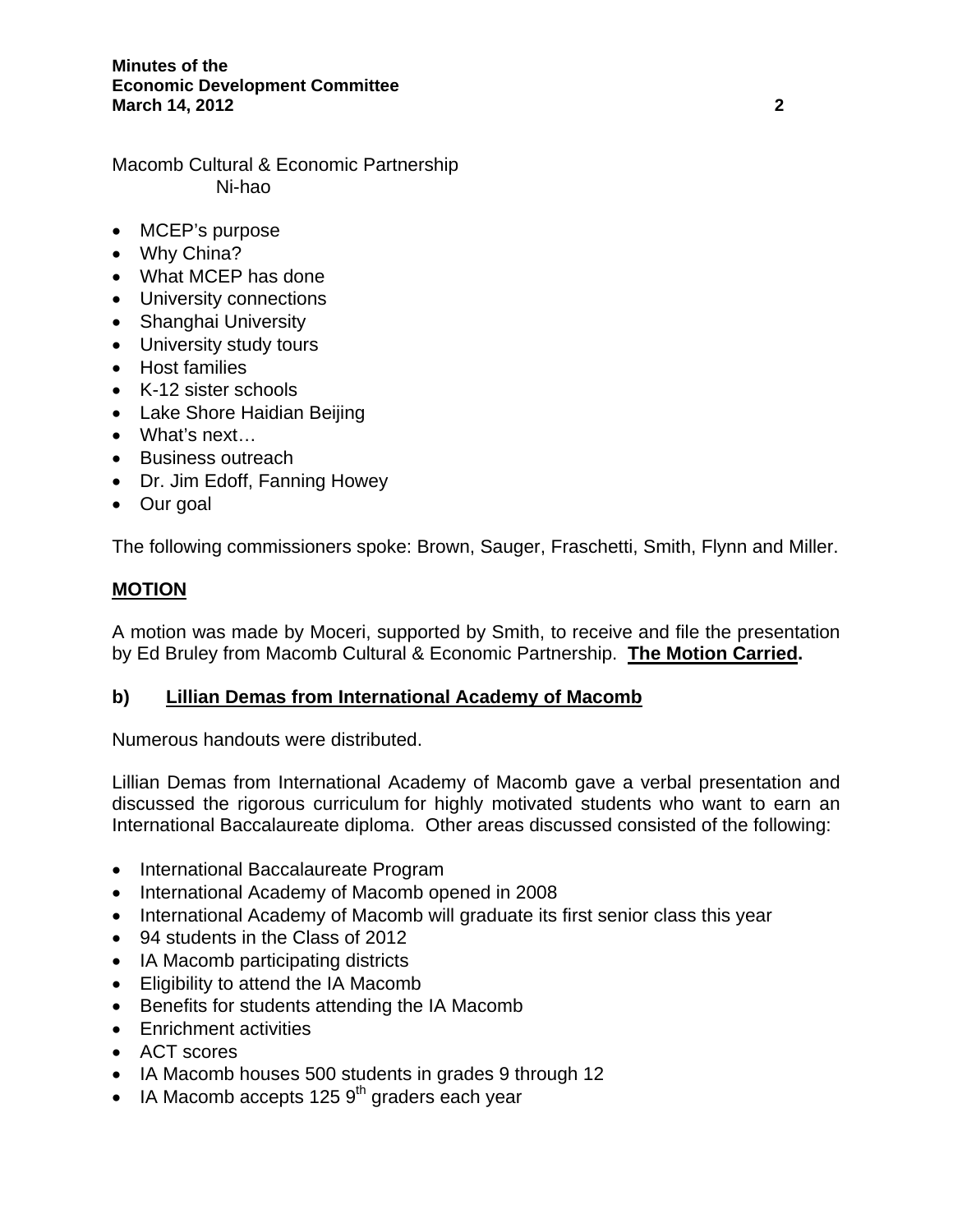She then introduced two seniors who had accompanied her this morning: Zachary Speck and Shaima Khandaker.

Zachary Speck spoke about his learning experience while attending the International Academy of Macomb and his future plans and goals.

Shaima Khandaker spoke about her learning experience while attending the International Academy of Macomb and her future plans and goals.

The following commissioner spoke: Flynn.

## **MOTION**

A motion was made by Tocco, supported by Smith, to receive and file the presentation by Lillian Demas from International Academy of Macomb. **The Motion Carried.** 

## **c) Jeff Jorge from Global Development Partners**

Jeff Jorge from Global Development Partners spoke about emerging sectors and how small- and medium-sized businesses can enter into emerging markets. He gave a PowerPoint slide presentation. Key slides consisted of the following:

- Globalizing Macomb County
- Accelerating opportunities
- Growth strategy formulation and execution
- Turnkey global market development
- Emerging market opportunity (Brazil as a case study)
- Macomb County's targeted industries
- What we have observed
- Three major gaps...
- Linked to opportunities

The following commissioners spoke: Brown, Smith and Fraschetti.

# **MOTION**

A motion was made by Moceri, supported by Gralewski, to receive and file the presentation by Jeff Jorge from Global Development Partners. **The Motion Carried.** 

# **TRANSPORTATION**

## **a) R-PATH Monthly Report**